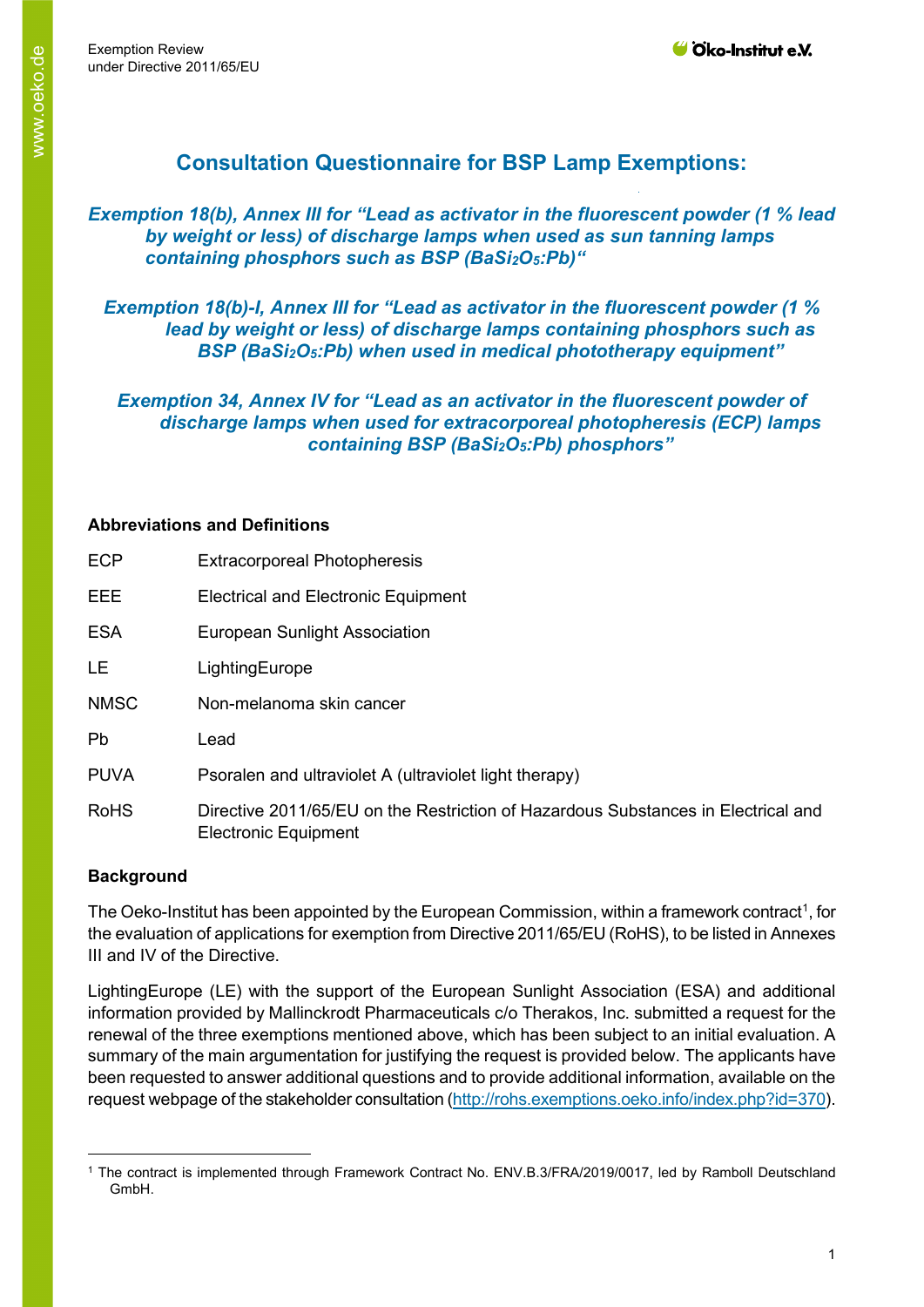For further details, please check the applicant's exemption request under the above link.

The objective of this consultation and the review process is to collect and to evaluate information and evidence according to the criteria listed in Art. 5 (1) (a) of Directive 2011/65/EU (RoHS 2), which can be found under:

#### <http://eur-lex.europa.eu/LexUriServ/LexUriServ.do?uri=CELEX:32011L0065:EN:NOT>

If you intend to contribute to the stakeholder consultation, please read the summary of the argumentation provided and answer the questions that follow.

# **1. Summary of argumentation of applicant on the justification of the exemption**

# **1.1. Background**

Lead is used in the phosphor of tanning, phototherapy and extracorporeal photopheresis (ECP) lamps to produce UV radiation. The lead activator is required to allow the barium silicate phosphor to fluorescein the designated wavelength. It transforms the 254 nm radiation to the designed UV (290nm-400nm) radiation. A fluorescent lamp uses phosphors which, when activated, will produce light in different wavelengths. The primary wavelengths of "light" produced by indoor tanning, phototherapy and ECP lamps are in the UVA and UVB regions or 290-400nm. Lead is the primary activator for the barium silicate phosphors to fluoresce and is used in over 95% of the indoor low-pressure mercury vapour fluorescent lamps. Despite intensive research, no alternative substance has yet been found that leads to a compatible light spectrum. LED lamps are also currently ruled out as an alternative technology for several reasons.

Lighting Europe (LE) thus requests the renewal of the three exemptions referring to the existing wording in the section "Reason for application" of their request. In deviation from this, in the section "Summary of the exemption request" of the application LE requests `*the incorporation of Annex III Exemption 18(b)1 and Annex IV Exemption 34 for these three applications of "Lead as activator in the fluorescent powder (1 % lead by weight or less) of discharge lamps containing phosphors such as BSP (BaSi2O5:Pb)"*´.

In view of this inconsistency, the applicant was asked to clarify whether the existing three exemptions should indeed be bundled into a single, reformulated exemption - including the wording and indication of the relevant annex to the RoHS Directive. The applicant provided the following clarification:

"*LightingEurope would like to clarify that the renewal application indeed requests to combine the three applications into a single exemption. The proposed exemption wording/formulations are found on page 5 of the application we submitted in January 2020[2](#page-1-0) . The exemption formulations for the BSP phosphor for lamps in 18(b); 18(b)1 and Annex 34 have not changed. The recommendation to combine the exemptions is for ease of reference for authorities when reviewing and managing the requests as well as the manufacturers and users of those products in following the proper exemption number and responsibilities. As the lamps included in RoHS Annex III 18(b)I and in Annex IV exemption 34 are both used in medical equipment, LightingEurope recommended this combined request for efficiency. The Annex IV exemption 34 product is a proprietary phosphor mix using BSP phosphor which has not changed since the current exemption was granted. Exemption 18(b) should remain in Annex III as proposed and requested*."

<span id="page-1-0"></span> $2$  Adding of the consultant "Lead as activator in the fluorescent powder (1 % lead by weight or less) of discharge lamps containing phosphors such as BSP (BaSi2O5:Pb)"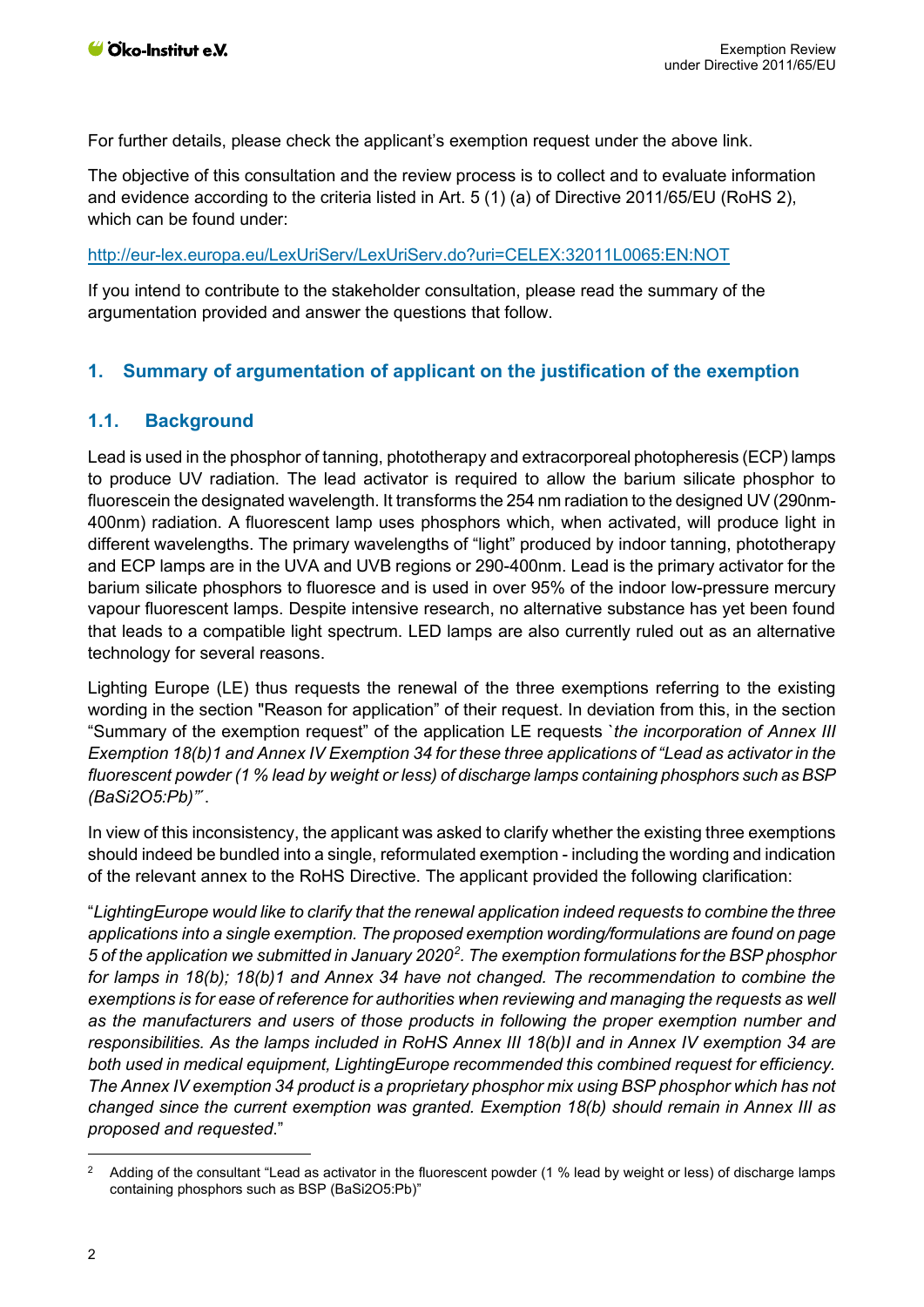The renewal is requested for the maximum validity period.

# **1.2. Volume of lead bound in crystal glass to be placed on the EU market through the exemption**

According to the applicant, there is no published data on lamps imported into the EU, neither for tanning lamps nor for those used for medical and phototherapeutic purposes. Based on market estimates, the maximum amounts of lead placed on the EU market through these applications are estimated as follows:

- Sun tanning lamps (Annex III, Ex. 18b): 190 kg lead p.a.
- Medical lamps (Annex III, Ex. 18(b)-I and Annex IV Ex. 34): 2.5 kg lead p.a.

Compared to the quantity in the request for extension of the exemption from 2015, the quantity is explained to be slightly decreasing. When asked, the applicant explained this statement as follows: "…*although there are no accurate published numbers for this niche market, according to confidential numbers reported to LightingEurope by its members, it was estimated that the tanning market for the period 2015-2019 had declined. Additionally, LightingEurope members estimate that the market will remain flat or will continue to slightly decline in the coming years*".

# **1.3. Technical description**

In all three exemptions requested for renewal, lead has the same functionality: As a component of the phosphors with a weight share of less than 1%, it serves as an activator to allow the barium silicate phosphor to fluoresce. It transforms the 254 nm radiation to the designed UV (290nm-400nm) radiation. A fluorescent lamp uses phosphors which, when activated, will produce light in different wavelengths. The primary wavelengths of "light" produced by indoor tanning and phototherapy and ECP lamps are in the UVA and UVB regions or 290-400nm. Lead is the primary activator for the barium silicate phosphors to fluoresce and is used in over 95% of the indoor low-pressure mercury vapour fluorescent lamps used for tanning and certain medical applications. The three exemptions differ with regard to the application areas of the lamps:

- **Annex III, 18b** covers indoor sun tanning discharge lamps, which produce UVA and UVB in predetermined dosages and ratios for the purpose of producing artificial sunlight. Indoor tanning lamps are light sources that produce ultraviolet light in the regions of the UVA and UVB spectrums. Their intent is to produce artificial sunlight to replicate sunlight exposure for the human body (similar to that as produced by the sun) yet applied in calculated doses per European regulations. It is estimated that over 90% of indoor tanning lamps produced and used throughout Europe are manufactured with BSP (BaSi<sub>2</sub>O<sub>5</sub>:Pb) phosphors containing 1% or less lead as an activator. The lamps are installed in various commercial and residential indoor tanning equipment which can be in the form of a tanning bed or booth or a tabletop appliance for facial tanning. The typical lifetime of these lamps ranges from 600 to 1000 hours with a session or usage time that ranges approximately from 5-30 minutes. The applicant assumes that market demand for tanning lamps will be stable for the coming years.
- **Annex III, 18(b)1** covers UV discharge lamps which are used for (medical) skin treatment such as PUVA phototherapy purposes. PUVA phototherapy is a very specific application enabling effective skin treatments used in medical applications. BSP phosphors have been used in lamps and devices for PUVA phototherapy for more than 25 years. According to the applicant, there is extensive literature on the effectiveness of PUVA phototherapy with lamps containing BSP. No studies have been conducted with effective results using fluorescent lamps with other phosphors or other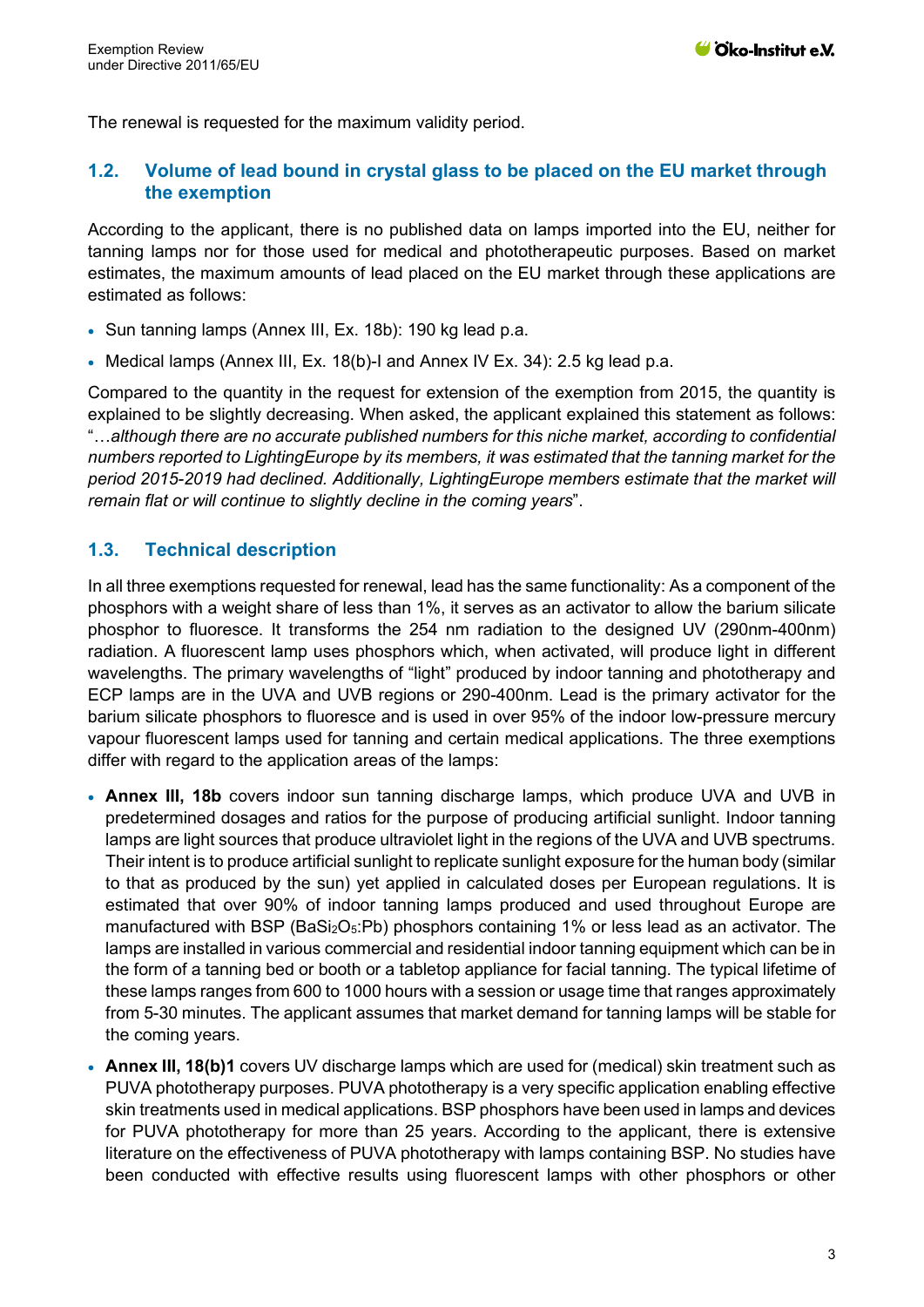technologies (LED) that emit UVA/UVB spectra. The release and approval of PUVA devices was always based on extensive patient testing with lamps containing BSP. The lamps are installed in dedicated phototherapy equipment. Although PUVA phototherapy lamps are very similar to tanning lamps in construction and incorporate lead-activated phosphors, they may have small differences in spectral distribution and exposure schedules depending on the application and the patient needs. The typical lifetime of these lamps ranges from 600 to 1000 hours with a session time that ranges approximately from 5-30 minutes. The applicant assumes that market demand for PUVA phototherapy lamps will be stable for the coming years.

• **Annex IV, 34** was previously requested by Therakos, Inc. for the use of lead activated phosphors in the lamps used in their Extracorporeal Photopheresis (ECP) equipment. The treatment involves exposure of leukocytes, that are temporarily removed from the patient's blood, to light from lamps with lead doped barium silicate phosphor. The light activates a drug which has been introduced into the leukocyte fraction of the blood. This type of phosphor emits a unique spectrum that is optimum for this medical treatment.

# **1.4. Applicant's justification for the requested exemption**

The applicant justifies the requests for exemption essentially on the basis of technical aspects that are decisive for the fact that no adequate alternative substances are available that fulfil all the required properties, especially with regard to spectrum incompatibility when substituting lead in the fluorescent powder and with regard to UVA LED-Technology. In addition, socio-economic impacts are detailed that relate to the case that an exemption renewal is not granted.

#### **1.4.1. Availability of alternatives (Substitution or Elimination, roadmap to substitution, reliability of substitutes)**

With regard to the availability of substitutes at substance level, the applicant concludes that only Ce doped YPO phosphor comes close to lead in the fluorescent powder. Based on measurement results of the emission spectrum of UV lamps doped with Ce doped phosphor, the applicant draws the following conclusions:

- The spectral power distribution shows differences in the UVA and UVB range.
- The ratio for UVA and UVB output is different which is an important factor for tanning applications and is governed by EU regulations.
- Therefore, the Cerium based material has a lower expected treatment effectiveness, with regard to Erythema and NMSC (non-melanoma skin cancer).

The applicant also explains that tanning lamp output is measured on a weighted distribution of UVA and UVB output by nanometer. The lamps are coded using the X/Y system by lamp type which is then applied for use in each specific piece of equipment. Tests have been done using these phosphors for tanning lamps showing that the spread in UVA and UVB output is too high to be viable as a practically feasible alternative. It would not be able to comply with CE regulations for tanning lamps (due to spectral incompatibility).

From the applicant's point of view, spectral incompatibility has also led to a lack of interest on the part of the medical community. Therefore, no adequate tests and clinical studies have been set up on patients to prove the effectiveness from Ce doped YPO phosphor for PUVA phototherapy and no approvals for such equipment exist. Therefore, this Ce-based material is not allowed for use in medical applications.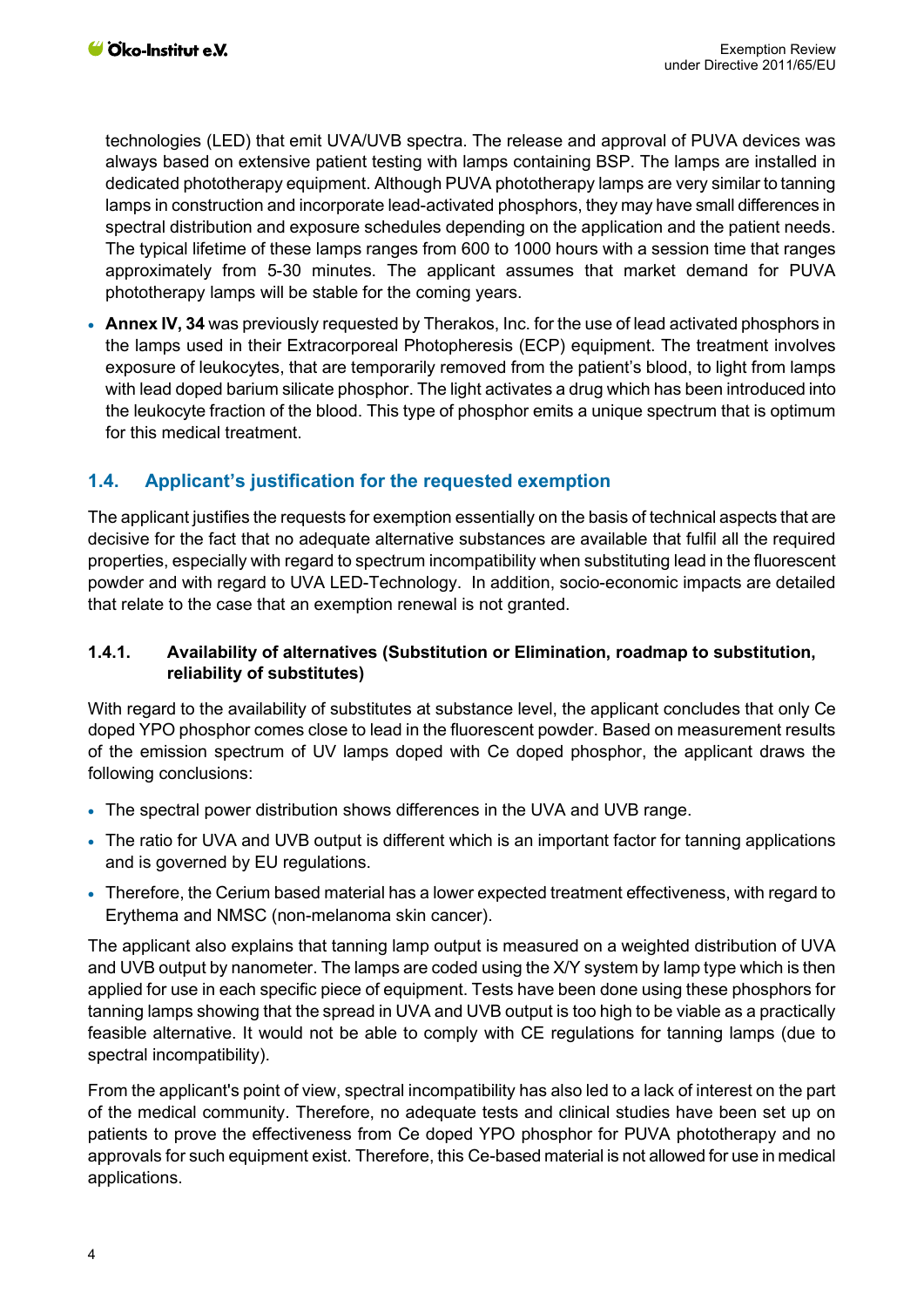The applicant sees an additional problem with Ce-doped phosphors due to the variations in UV output over the lamp length due to the coating thickness. When fluorescent lamps are coated with a phosphor, the thickness of the coating varies over the length of the lamp. For current UV-fluorescent coatings used, like BSP, the thickness variations do not lead to a severe inhomogeneous output. However, for cerium doped phosphor this thickness difference leads to unacceptable UV output variations which will affect the skin treatment effectiveness.

On the technological level of alternatives, the applicant only considers LED technology, as other technologies (OLED, incandescent, halogen) do not radiate in the UVA spectrum. LED technology is currently not applicable as an alternative technology on the basis of an assessment against three criteria:

- The **Wall Plug Efficiency** is too low regarding wavelengths below 380 nm. In the UVC (100-280nm) and UVB (280-315nm), the WPE (wall plug efficiency) of LEDs are now close to 1%, where the wall plug efficiency of fluorescent lamps are close to 20% or even higher.
- **Effectiveness:**
	- ‒ For tanning applications, no test results are available yet regarding effectiveness in reaching the desired effect in a comparison study between equipment using fluorescent lamps and equipment using LEDs. For most of these applications that is not done yet as no LEDs were available. Hence effectiveness data are not available.
	- ‒ For PUVA phototherapy applications no test results are available yet regarding patient effectiveness to reach the desired effect in a comparison study between equipment using fluorescent lamps and equipment using LEDs. For most of these applications that is not done yet as no promising LEDs were available. Therefore, effectiveness data are not available.
- **Regulation / Approval:** CE conformity and other European directives for special purpose applications (like for instance approval of medical devices for phototherapy and CE regulations on tanning lamps (CE 60335-2-27)) is based on fluorescent discharge lamps (with respect to safety and system responsibility). No CE conformity is available for other lamp technologies.

With regard to future trends of substitution by LED technology, the applicant states that LEDs are available for other UVA applications. In contrast, he considers the development in tanning to be limited and it is impossible to predict at this stage if and when LED-based UVA devices will be feasible. Some UVA applications are already being converted to LEDs, but for medical applications, developments are limited. It is impossible to predict at the moment if and when UVA LED-based devices will be feasible, but the patient testing and approval process would take a very long time. Therefore, an extension with the maximum validity period is requested.

# *1.4.2.* **Environmental and health arguments** *(also LCA aspects)*

With regard to health and safety impacts of substitutes the applicant concludes that the fluorescent tanning lamps in use today have undergone extensive testing and calibration in the equipment. The effect of Ce doped phosphor may have considerable impact on health and safety of customers as the manufacturing tolerance in output and spectrum cannot be controlled to the extent required by EU regulations. For LED, as an alternative technology, the effects on health and safety will have to be investigated.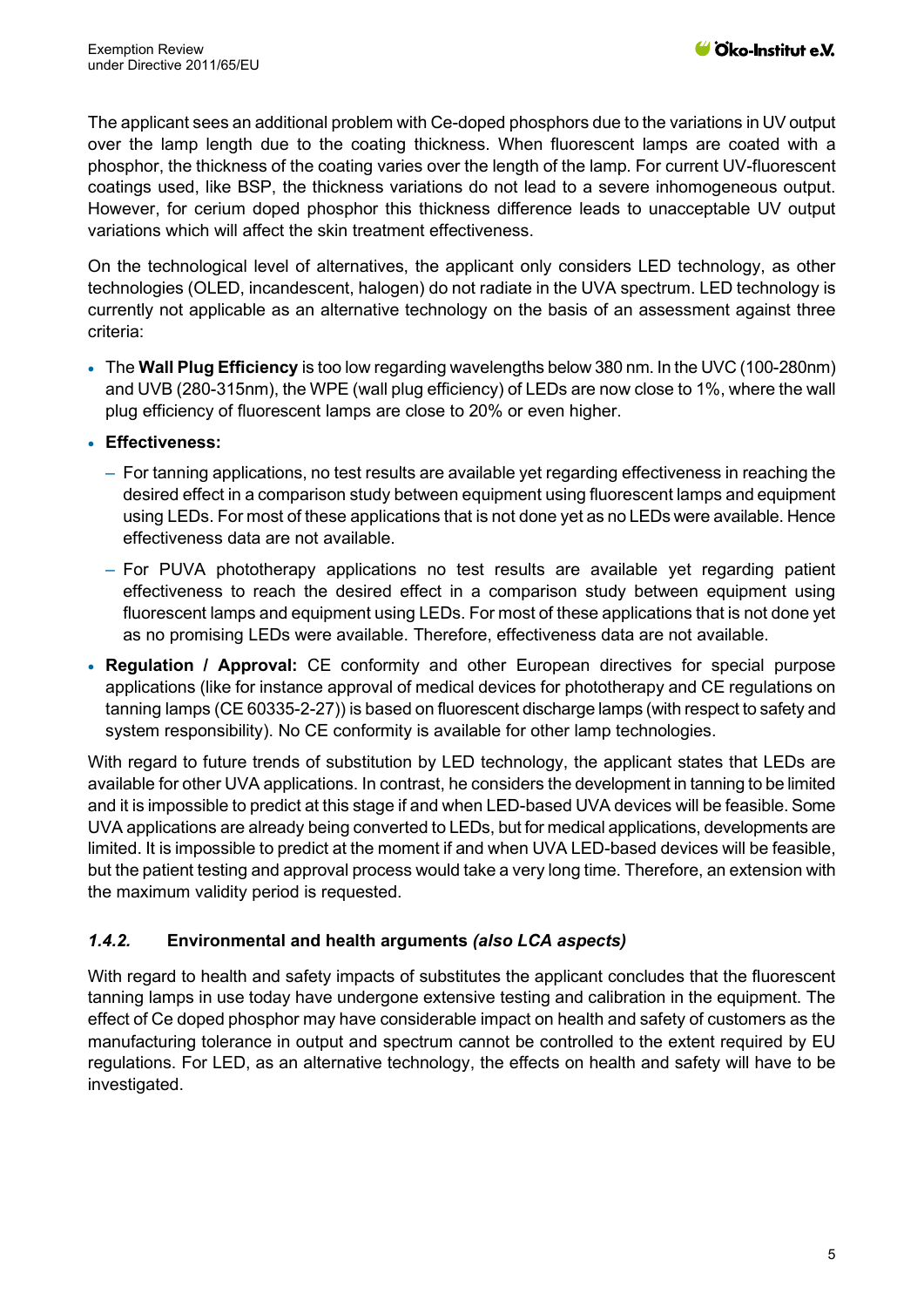#### **1.4.3. Socioeconomic impacts**

In the absence of reliable substitutes, from the applicant's point of view, a non-renewal of the exemption would shut down the **tanning industry** in Europe. It would have to be taken into account that almost 100% of these lamps used in Europe are manufactured in Europe by fluorescent lamp companies and that almost 100% of indoor tanning devices sold in Europe are manufactured in Europe. It is also estimated that almost 100% of tanning lamps sold as aftermarket lamps are sold by manufacturers or distributors in Europe, that over 90% of tanning lamps used in the US are manufactured in Europe and that over 75% of tanning devices sold in the US are manufactured in Europe.

In view of the **medical applications** and the fact that there are no reliable substitute products, the applicant sees the following impact on patients: Patients in Europe who require PUVA phototherapy will be left without appropriate treatment if the extension of the phototherapy exemption is not approved. It is estimated that almost 100% of these lamps used in Europe and even around the world are manufactured in Europe by fluorescent lamp companies. It is estimated that almost 80% of phototherapy devices sold in Europe are manufactured in Europe.

With regard to the applicant`s statement that "*even if UVA LEDs become available with feasible specifications, tanning equipment may become much more expensive. It will become therefore an economically unattractive solution, and this can have a significant impact on the application*." the applicant details on request the situation as follows: "*LightingEurope members do not have concrete cost data on the cost of substantially equivalent UVA LED tubular lamps that match the output spectrums of tanning and/or medical lamps. To the best of our knowledge there are no LED tubular replacement tanning lamps. There are some available UV-A LEDs on the market used for other applications. The market data for these seems to indicate a minimum of 5-10 x higher cost per watt plus other associated costs for equipment redesign"*.

# **2. Questions for stakeholders**

- 1. The applicants requested an exemption, proposing the following wording formulation: *"Lead as activator in the fluorescent powder (1 % lead by weight or less) of discharge lamps containing phosphors such as BSP (BaSi2O5:Pb)"* 
	- a. Do you agree with the applicant's proposal combine the three applications into a single exemption?
	- b. Do you agree with the scope of the exemption as proposed by the applicant?
	- c. Please suggest an alternative wording and explain your proposal, if you do not agree with the proposed exemption wording.
	- d. Please explain why you either support the applicant's request or object to it. To support your views, please provide detailed technical argumentation / evidence in line with the criteria in Art. 5(1)(a) to support your statement.
- 2. Please provide information concerning possible substitutes or developments that may enable reduction, substitution or elimination, at present or in the future, of *"Lead as activator in the fluorescent powder (1 % lead by weight or less) of discharge lamps containing phosphors such as BSP (BaSi2O5:Pb)"*;